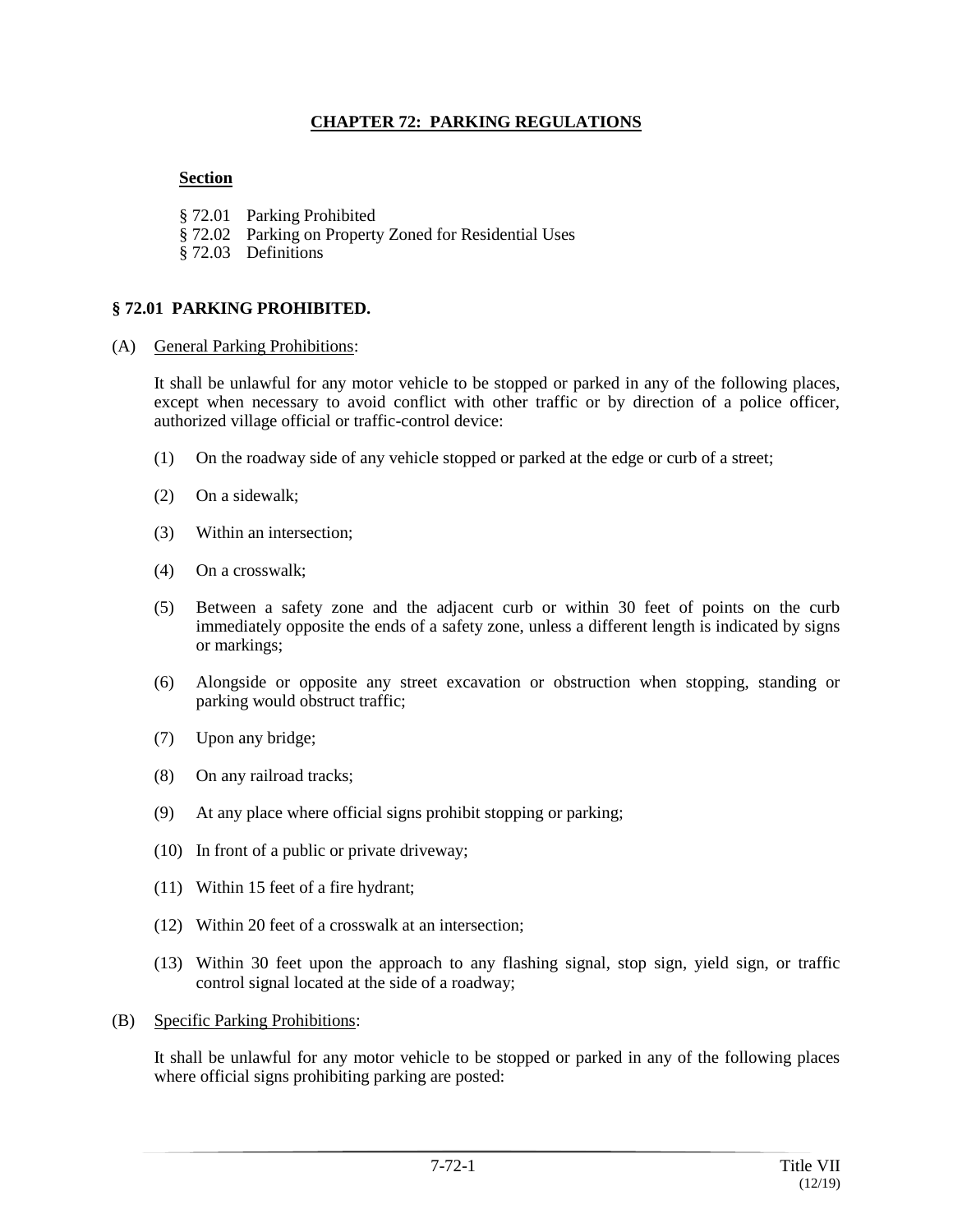- (1) On either side of Park Drive;
- (2) On either side of the curve in front of Nichols Park;
- (3) On either side of the intersection of Oak Street and Eastwood Avenue;
- (4) On either side of the curve at intersection of South Circle Drive and Center Street;
- (5) On the West side of Eastwood Avenue;
- (6) On the East side of Eastwood Avenue, except that the parking of vehicles of residents of Eastwood Avenue and/or their guests displaying a current, valid Eastwood neighborhood parking permit shall be permitted on the East side of Eastwood Avenue, but only where indicated by signs posted on the East side of Eastwood Avenue which have been posted by the Director of Public Works to indicate the location of such neighborhood permit parking, and further provided, however, that the parking of any of the vehicles specified in Paragraph D of this Section shall not be allowed by such permit and parking thereof is prohibited in such area. No more than three (3) current neighborhood parking permits shall be issued and/or shall be outstanding at the same time for any residence on Eastwood Avenue;
- (7) On the entire cul-de-sac of Camden Court or within 30 feet West of said cul-de-sac on the South side of Camden Court;
- (8) On the Camden Lane cul-de-sac (entire cul-de-sac).
- (9) On the South side of Eastwood Court between Eastwood Lane and Eastwood Avenue.
- (10) On Farnsworth Court cul-de-sac (entire cul-de-sac).
- (11) On Knight Court cul-de-sac (entire cul-de-sac).
- (12) The entire area of each cul-de-sac at each end of Noble Drive.
- (13) On Noble Parkway (entire area on both sides).
- (14) On Normandy Lane cul-de-sac (entire cul-de-sac).
- (15) On Park Court cul-de-sac (entire cul-de-sac).
- (16) On Peninsula Lane cul-de-sac (entire cul-de-sac).
- (17) On Riverwalk Court cul-de-sac (entire cul-de-sac).
- (18) On Wisteria Court cul-de-sac (entire cul-de-sac).
- (19) On Wisteria Way cul-de-sac (entire cul-de-sac).
- (C) Temporary Parking Prohibitions:
	- (1) It shall be unlawful for the owner or operator of any motor vehicle to park the vehicle on the traveled part of any road or streets within the village, within the hours of 2:00 a.m. and 6:00 a.m.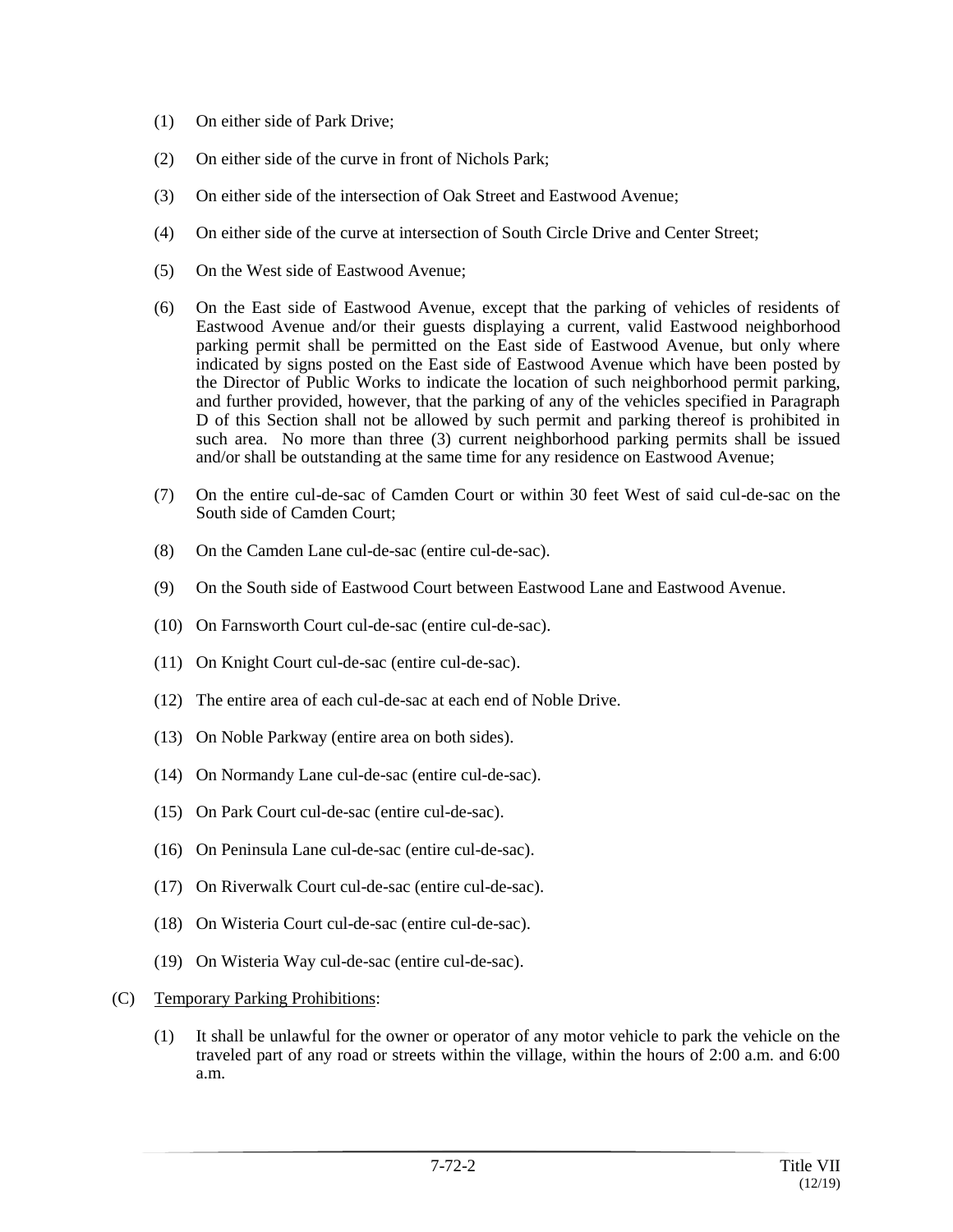- (2) It shall be unlawful to park any vehicle on any public street or road in the village within two hours after a snowfall of two inches (2") or more has occurred.
- (D) Parking Restricted on Property Zoned for Residential Uses:
	- (1) It shall be unlawful for any person, firm or corporation, either as an owner, lessee, tenant, or other occupant, to park, store, deposit or permit or allow to be parked, stored or deposited on any property zoned for residential uses (i.e., zoned "R", "E", or "NC"), whether enclosed within a building or otherwise, within the Village:
		- (a) Second Division vehicles as defined in the Illinois Vehicle Code (625 ILCS 5);
		- (b) Trucks having more than two (2) axles;
		- (c) Trucks displaying Class "F" or higher Class license plates.
		- (d) Semi-trailers;
		- (e) Construction equipment, excavating equipment, farm equipment, and landscape equipment not used exclusively for the maintenance of the property on which it is located, except as otherwise provided herein; and
		- (f) Recreational vehicles, recreational vehicle trailer(s), motorized recreational equipment, and/or non-motorized watercraft, except as otherwise provided herein.
	- (2) Violation: The parking or standing of any vehicle, trailer(s), motorized recreational equipment, and/or non-motorized watercraft described in Subparagraph (D)(1) above, other than for the purpose of loading or unloading of merchandise or passengers, is prohibited on any property zoned for residential use within the Village.
	- (3) Exceptions:
		- (a) Recreational Vehicles, Recreational Trailers, Motorized Recreational Equipment, and/or Non-Motorized Watercraft: No recreational vehicle(s), recreational vehicle trailer(s), motorized recreational equipment, and/or non-motorized watercraft may be parked, stored, or kept outside of a building on private property zoned for residential use for longer than seventy-two (72) hours in any calendar month, unless the following conditions are also met: (i) such vehicle, trailer, motorized recreational equipment, and/or non-motorized watercraft shall be owned by or leased by the owner(s), lessee(s), tenant(s), or other occupant(s) of the private property on which such vehicle, trailer, motorized recreational equipment, and/or non-motorized watercraft is parked, stored, and/or kept; (ii) no more than one (1) such recreational vehicle and/or no more than two (2) such recreational vehicle trailer(s) shall be parked, stored, or kept on private property outside of a building on the same lot or parcel or on any combination of contiguous lots or parcels held in common ownership; (iii) any such recreational vehicle(s) or trailer(s) which are permitted to be parked, stored, or kept outside pursuant to this subparagraph 3(a) shall only be parked, stored, or kept on a permitted surface; (iv) such recreational vehicle(s) or recreational vehicle trailer(s) shall only be parked, stored, and/or kept either on the driveway of private property which is improved with a residence or on a vehicle storage area on private property which is improved with a residence; and (v) any such vehicle storage area used for this purpose shall be located behind the front line of the residence on the subject property or behind the front line of a detached garage on the subject property.
		- (b) Construction Equipment and Excavation Equipment: The parking and/or keeping of construction and/or excavation equipment shall be allowed only on sites where work is in progress and only as long as there is a current, valid, and open building permit for such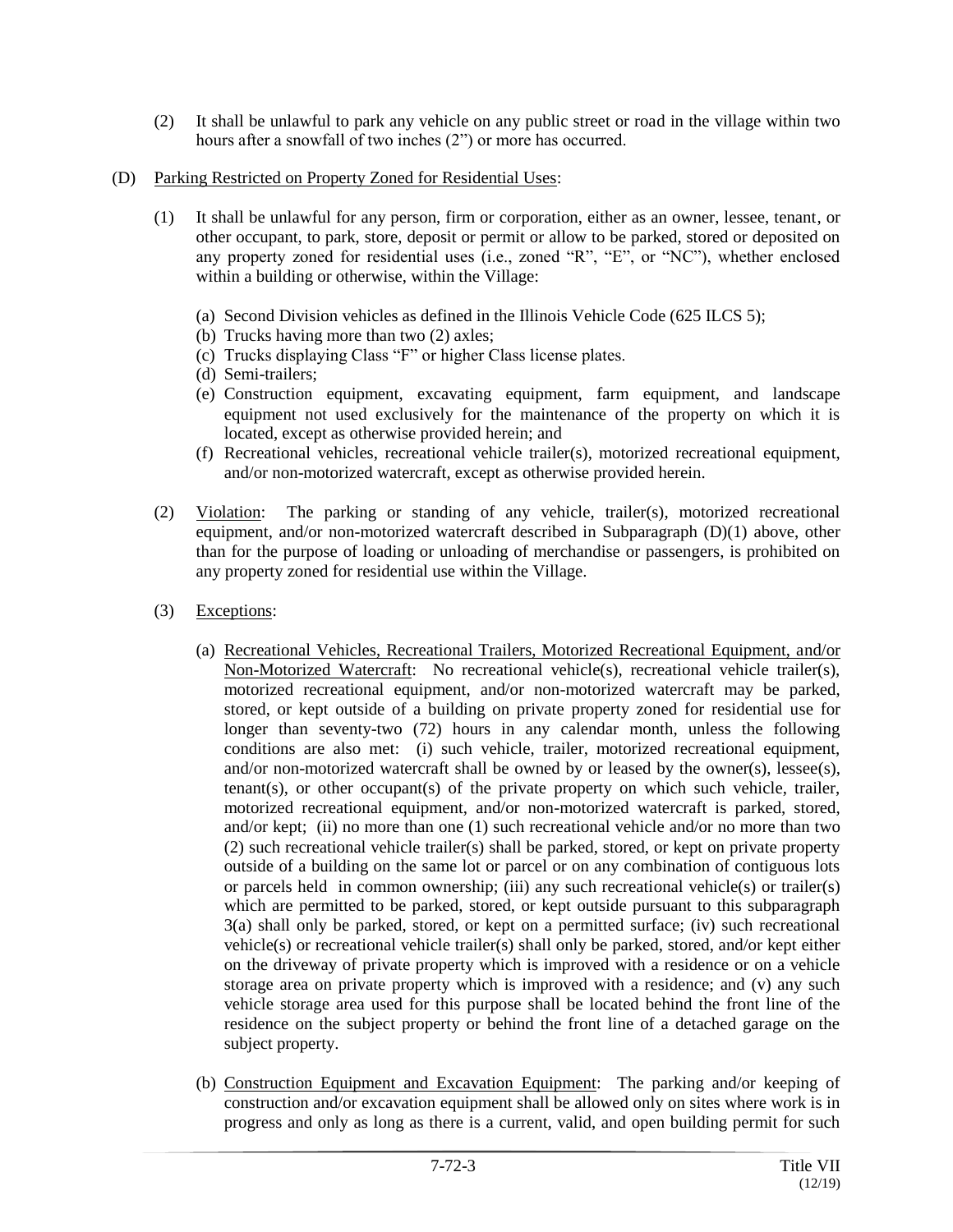work. The keeping of semi-trailers and other storage trailers on construction sites shall be permitted only where there is a valid, current, and open building permit and the keeping of such trailer(s) is necessary for the protection of materials being used in the construction work then being performed.

(c) Farm Equipment: The parking, storing, and/or keeping of farm machinery on lands that qualify as an agricultural legal, nonconforming use shall be permitted.

(Ord. 8-B, passed 6/15/1977; Amd. Ord. 8-D, passed 8/21/1985; Amd. Ord. 8-A-1, passed 4/18/1990, Amd. Ord. 7-6-A-1, passed 4/17/2002; Amd. Ord. 2013-7-2-A, passed 12/18/2013; Amd. Ord. 2016-11-01, passed 11/16/2016; Amd. Ord. 2019-04-02, passed 04/17/2019; Amd. Ord. 2019-12-02, passed 12/18/19)

Penalty, see § 70.99

# **§ 72.02 PARKING ON PROPERTY ZONED FOR RESIDENTIAL USES.**

- (A) No vehicle(s) shall be kept, parked, and/or stored on any private property zoned for residential uses unless the following conditions are met:
	- (1) The property is a lot or parcel which is improved with a residence;
	- (2) Such vehicle(s) are parked on a permitted surface which is part of the driveway or part of a vehicle storage area on said lot or parcel; and
	- (3) Such parking of vehicle(s) shall comply with all applicable conditions of this Chapter.
- (B) Parking on grass or dirt on any private property zoned for residential uses as designated on the Official Zoning Map of the Village is prohibited. Notwithstanding the foregoing prohibition, parking of vehicles shall be permitted on any driveway or vehicle storage area consisting of gravel or other aggregate existing as of April 18, 2019 on any private property zoned for residential purposes which is improved with a residence if such existing gravel or other existing aggregate was installed pursuant to a Village permit or pursuant to other written Village approval.
- (C) Driveways and vehicle storage areas shall comply with the following regulations:
	- (1) A vehicle storage area shall be not more than ten (10) feet in width and shall be set back at least three (3) feet from any property line.
	- (2) All vehicle storage areas constructed after April 18, 2019 shall be constructed of a permeable surface.
	- (3) Any driveway or vehicle storage area which was constructed pursuant to a Village permit or other written Village approval prior to April 18, 2019 which exceeds the maximum width or other requirements set forth herein and/or otherwise required by this Village Code may be maintained at its present location in good condition but shall not be further enlarged and/or substantially modified in any way.
	- (4) A vehicle storage area shall not have its own driveway approach or apron but shall only be accessed from a driveway and shall be set back at least fifty percent  $(50%)$  of the applicable zoning setback for the property in question.
	- (5) No permitted surface, whether a driveway or a vehicle storage area, shall adversely impact drainage or the flow of surface water on any adjacent property.
	- (6) Any permitted surface shall not be used for the storage of items other than vehicle(s) and/or trailer(s) and any such permitted surface shall be maintained in a neat and orderly condition and free of grass, weeds, or other nuisance vegetation.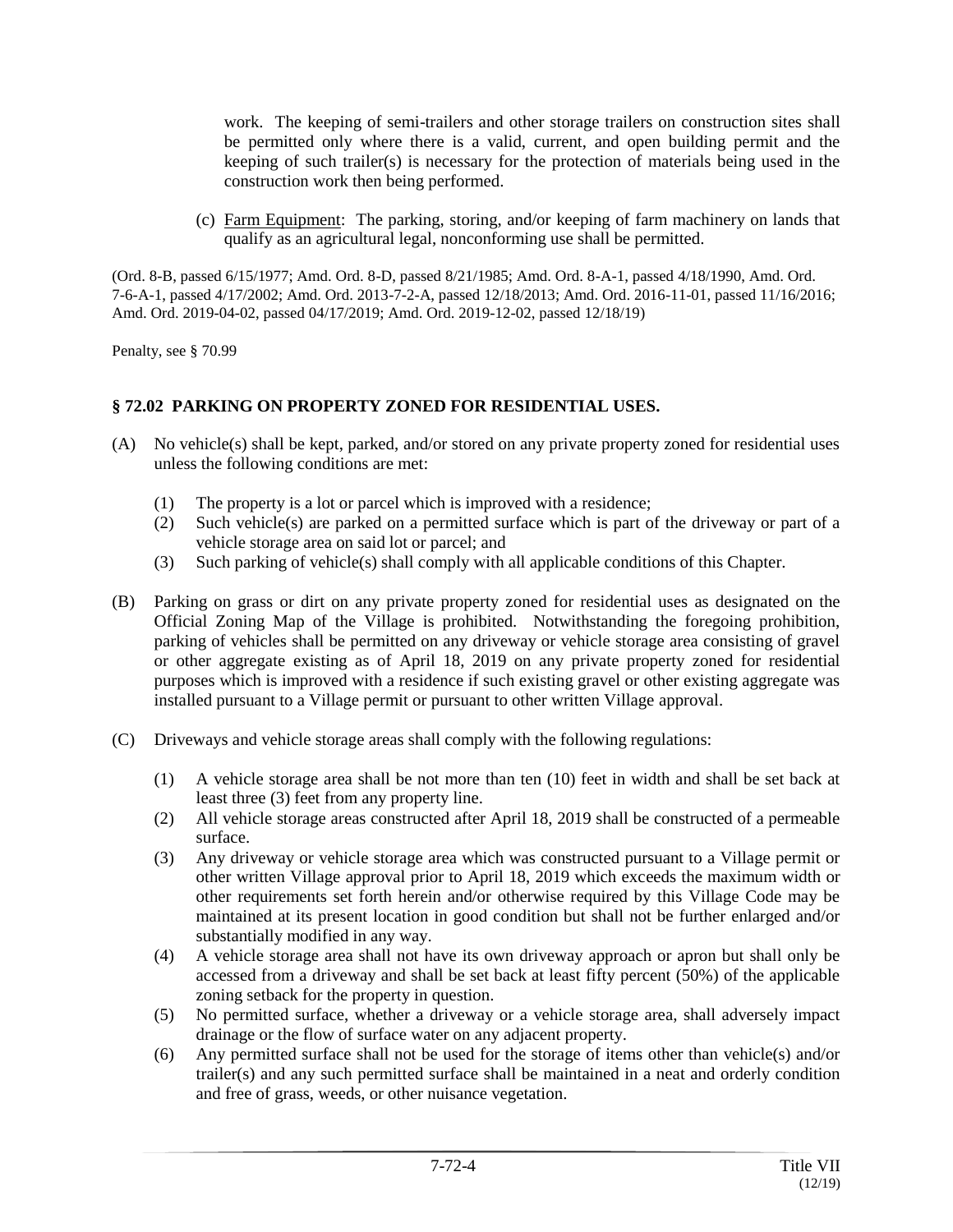(7) Any driveway or vehicle storage area installed and/or replaced after the Village's enactment of these regulations shall be required to comply with the provisions of this Chapter as well as any other applicable provisions of this Village Code.

(Ord. 7-6-A-1, passed 4/17/2002, Amd. Ord. 2013-7-1-A, passed 12/18/2013; Amd. Ord. 2019-04-02, passed 04/17/2019)

#### **§ 72.03 DEFINITIONS:**

For the purposes of this Chapter, the following terms shall have the respective definitions set forth below which shall be applicable unless the context clearly indicates to the contrary:

- A. *DRIVEWAY*: Shall mean the travel lane or lane(s) which are a portion of a vehicle accommodation area which shall consist of a permitted surface or that portion of a permitted surface designed, intended, and/or used to provide vehicular access to a residence or a garage or other accessory building on a lot containing a residence.
- B. *PERMEABLE SURFACE*: Shall mean any surface which is designed and capable of supporting a motorized vehicle but which can be penetrated by surface water and/or storm water to allow such water to be absorbed into the ground. The term "permeable" surface shall not include gravel or other aggregate but does include both permeable pavers and/or porous asphalt which is designed and intended as a permeable surface.
- C. *PERMITTED SURFACE*: Shall mean a solid surface consisting of asphalt, concrete, and/or pavers, on which the parking of vehicles is permitted, provided, however, notwithstanding the foregoing, a gravel or other aggregate surface may be used as a driveway or as a vehicle storage area if it was originally installed with a Village permit or other written Village approval, and such gravel or other aggregate is existing on April 18, 2019.
- D. *RECREATIONAL EQUIPMENT, MOTORIZED*: Shall mean motorized equipment used primarily for recreational purposes, including but not limited to any motorized watercraft(s), all-terrain vehicle(s), snowmobile(s), and other similar motorized equipment used primarily for recreational purposes. When not in use, motorized recreational equipment shall be stored indoors or on a recreational vehicle trailer.
- E. *RECREATIONAL VEHICLE*: Shall mean every camper trailer, motor home, mini motor home, travel trailer, truck camper or van camper.
- F. *RECREATIONAL VEHICLE TRAILER*: Shall mean a trailer and/or some other nonmotorized vehicle designed, intended, and/or used to transport and/or store recreational vehicle(s) and/or motorized recreational equipment, and/or to transport and/or store nonmotorized watercraft such as sailboats, paddleboats, paddleboards, canoes, kayaks, and row boats.
- G. *VEHICLE ACCOMMODATION AREA*: Shall mean:
	- (i) The portion of a lot that is used by vehicles for access, circulation, parking, storage, loading, unloading, and/or queueing or stacking (i.e., vehicles waiting in a line).
	- (ii) Such area includes the total of circulation areas, loading and unloading areas, parking areas, stacking lanes, and storage areas.
	- (iii) A vehicle accommodation area includes both a driveway and a vehicle storage area as defined herein.